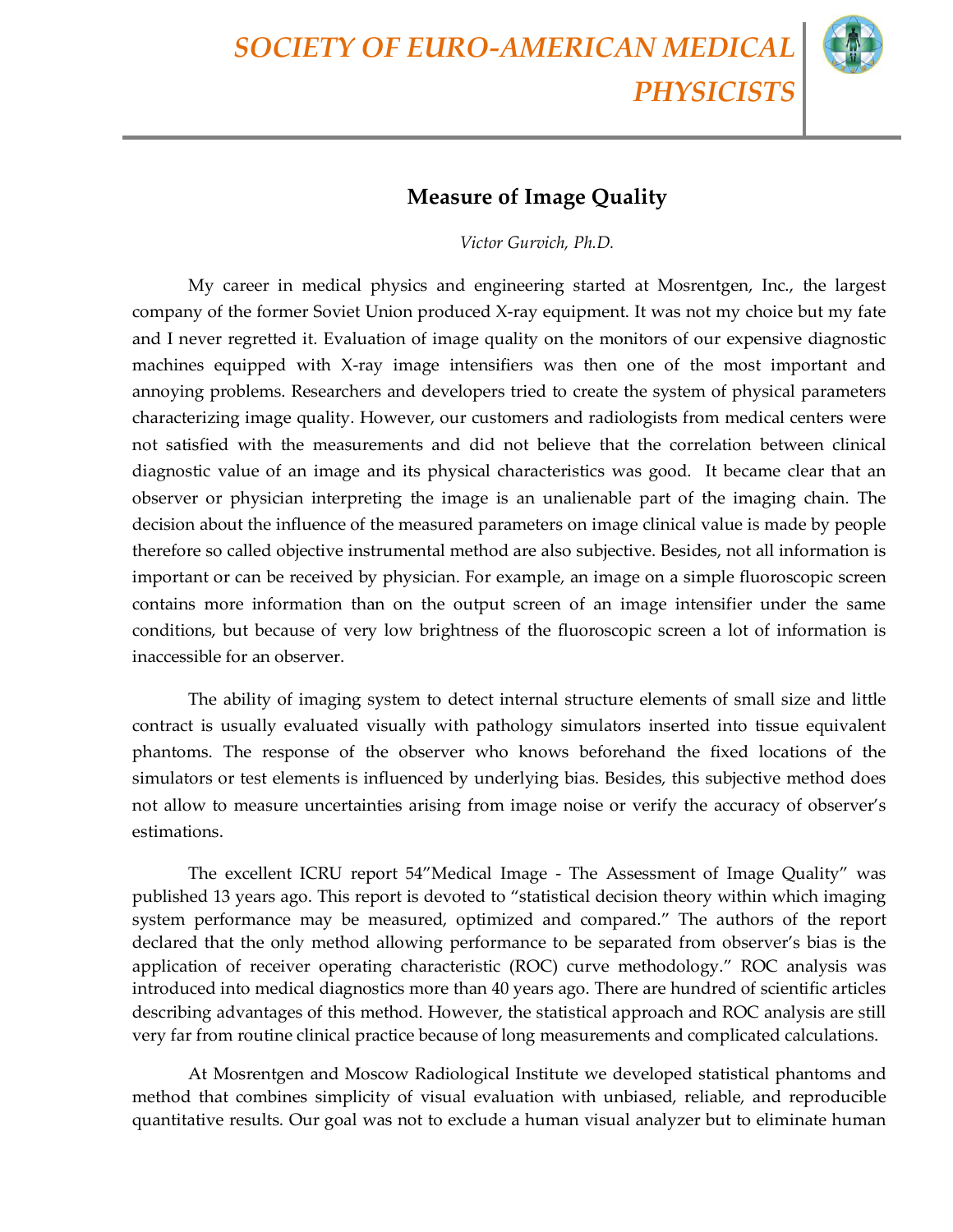*SOCIETY OF EURO-AMERICAN MEDICAL PHYSICISTS*

bias. An observer had to estimate the likelihood of existence of pathology simulators in various region of interest. The disposition of the simulators was not known to the observer beforehand and could be changed arbitrary. After comparing the results of estimation with real location of simulators, the probabilities of true-positive (sensitivity), true-negative (specificity) and true (accuracy) answers as well as the inclination of the observer to over-diagnostic or misses were calculated**. The smallest size of the test element or pathology simulator in phantom detectable in an X-ray image with the certain probability (standard deviation) was assumed as a measure of image quality**.

The statistical method was intensively used for acceptance testing of X-ray diagnostic systems and for quality assurance purposes in our company and many medical centers and then was included into Russian and some other national standards. Later when I left Russia and worked in Israel we created special ALVIM phantoms for radiography, mammography and fluoroscopy with changeable disposition of test elements (pathology simulators), so that an observer could not know their locations during the experiment. Nuclear Associates, Inc., our major distributor sold a few dozens of ALVIM statistical phantoms (www.seamp.org/materials/phantoms.pdf) and asked me to apply for a patent (www.seamp.org/materials/patent.pdf) and write an article that was published in "Medical Physics" journal (www.seamp.org/materials/medphys.pdf).





Set of ALVIM Statistical Phantoms ALVIM Fluoroscopic Statistical Phantom

In Internet you can find a lot of other scientific papers in different languages devoted to ALVIM phantoms and this statistical method. Described techniques are, probably, still tedious and inconvenient for evaluating analogous imaging devices in daily clinical practice but the method can be very simple and powerful when applying to digital systems. Prof. John Cameron, the founder of Gammex RMI and Medical Physics Publishing, encouraged me to create software that could automatically change the disposition of test elements and perform the calculation using all might of